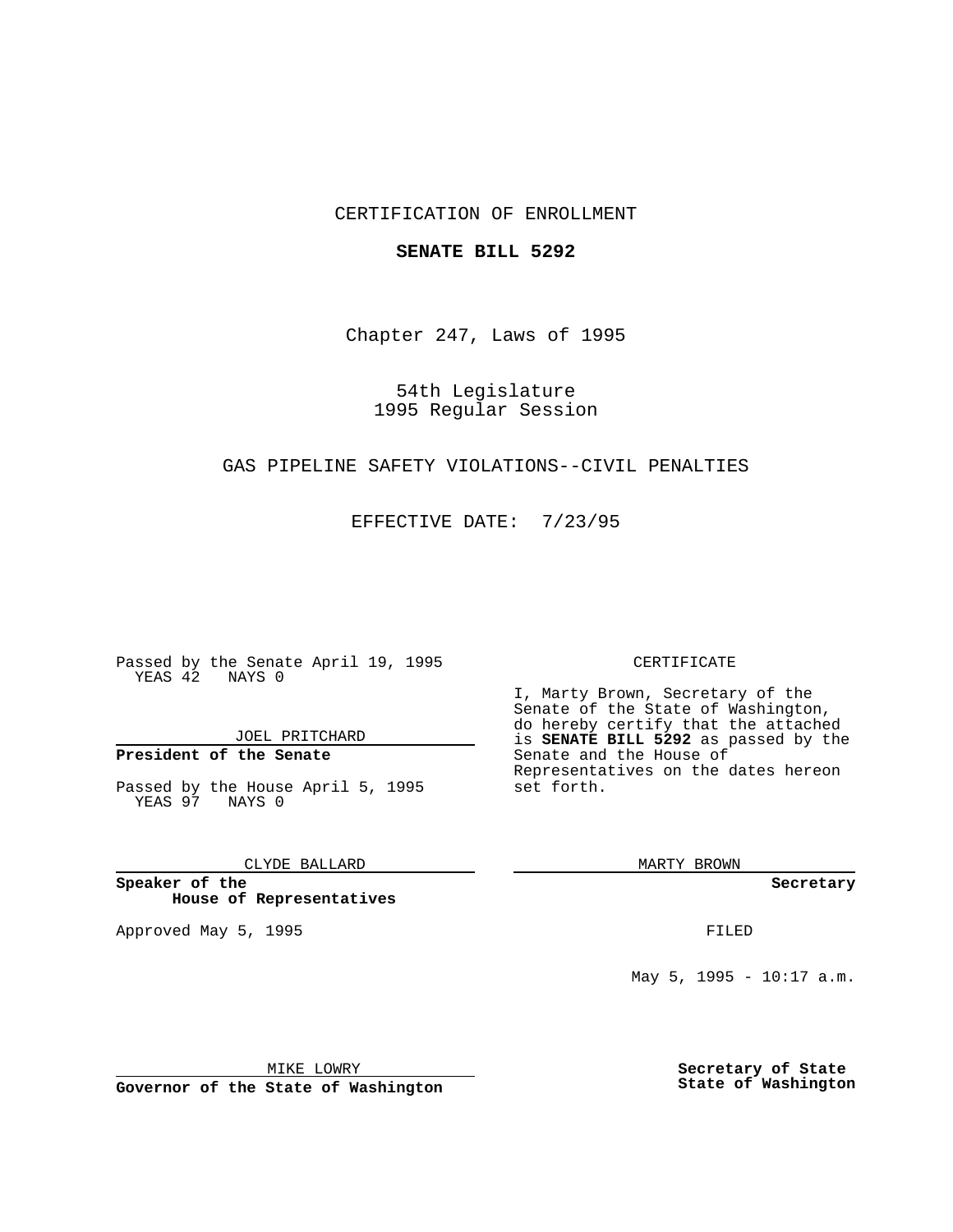### **SENATE BILL 5292** \_\_\_\_\_\_\_\_\_\_\_\_\_\_\_\_\_\_\_\_\_\_\_\_\_\_\_\_\_\_\_\_\_\_\_\_\_\_\_\_\_\_\_\_\_\_\_

\_\_\_\_\_\_\_\_\_\_\_\_\_\_\_\_\_\_\_\_\_\_\_\_\_\_\_\_\_\_\_\_\_\_\_\_\_\_\_\_\_\_\_\_\_\_\_

#### AS AMENDED BY THE HOUSE

Passed Legislature - 1995 Regular Session

# **State of Washington 54th Legislature 1995 Regular Session**

**By** Senators Sutherland and Finkbeiner

Read first time 01/18/95. Referred to Committee on Energy, Telecommunications & Utilities.

1 AN ACT Relating to civil penalties for violation of gas pipeline 2 safety regulations; amending RCW 80.28.212; and prescribing penalties.

3 BE IT ENACTED BY THE LEGISLATURE OF THE STATE OF WASHINGTON:

4 **Sec. 1.** RCW 80.28.212 and 1969 ex.s. c 210 s 3 are each amended to 5 read as follows:

6 Any gas company which violates any provision of RCW 80.28.210 as 7 now exists or is later amended or of any regulation issued thereunder, 8 shall be subject to a civil penalty to be directly assessed by the 9 commission( $(\tau)$ ). The level of such penalty shall be set by rule by the 10 commission and shall not  $((\epsilon e))$  exceed  $((\epsilon e)$  thousand dollars for each 11 violation for each day that the violation persists, but the maximum 12 civil penalty shall not exceed two hundred thousand dollars for any 13 related series of violations)) the penalties specified in federal 14 pipeline safety laws (49 U.S.C. 60101 et seq.) in effect on the 15 effective date of this act. Any civil penalty may be compromised by 16 the commission. In determining the amount of the penalty, or the 17 amount agreed upon and compromised, the appropriateness of the penalty 18 to the size of the business of the person charged, the gravity of the 19 violation, and the good faith of the gas company charged in attempting